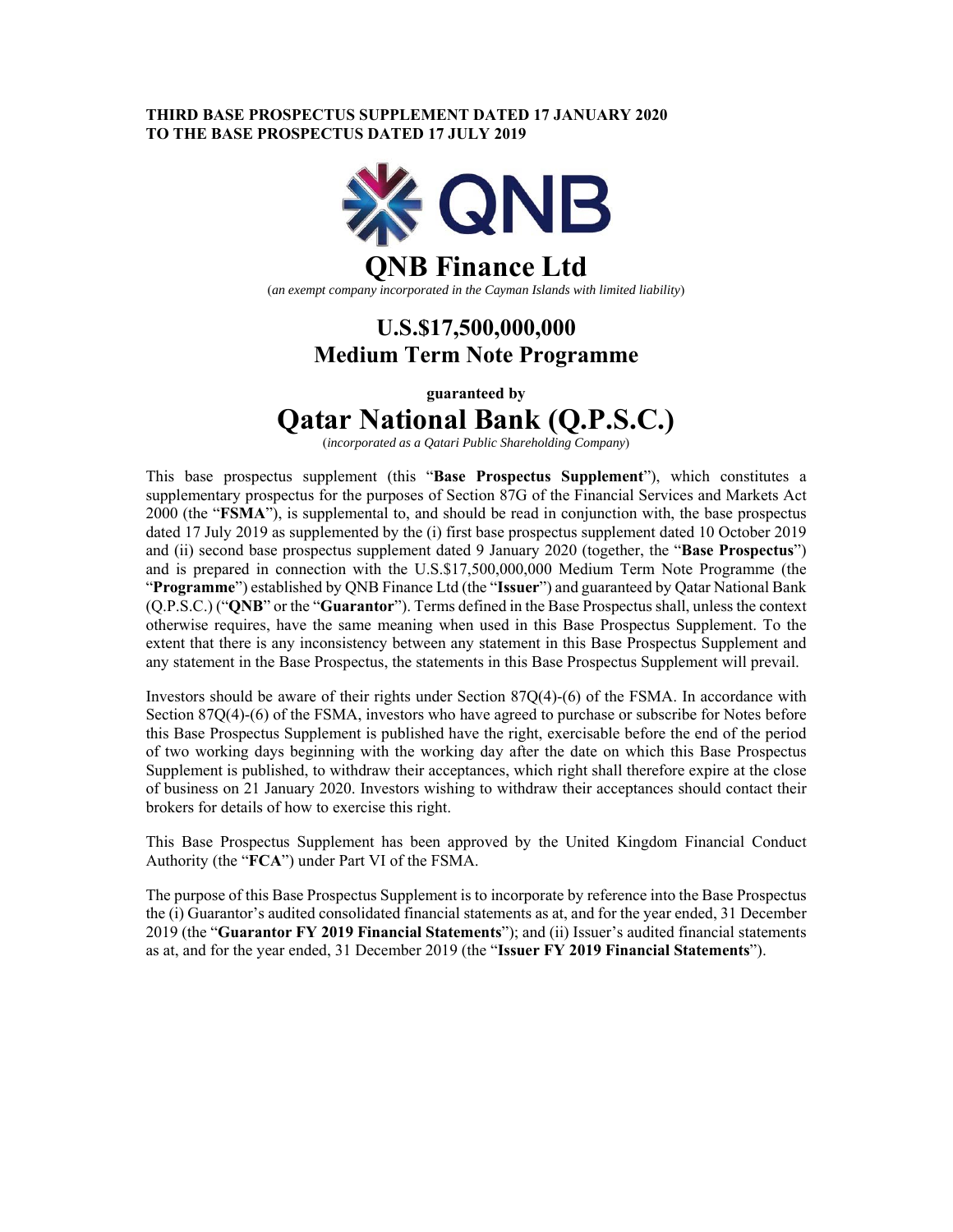### **IMPORTANT NOTICES**

The Issuer and the Guarantor each accept responsibility for the information contained in this Base Prospectus Supplement. To the best of the knowledge and belief of the Issuer and the Guarantor (each having taken all reasonable care to ensure that such is the case) the information contained in this Base Prospectus Supplement is in accordance with the facts and does not omit anything likely to affect the import of such information.

To the extent that there is any inconsistency between any statement in or incorporated by reference into the Base Prospectus by this Base Prospectus Supplement and any other statement in or incorporated by reference into the Base Prospectus, the statements in or incorporated by reference into the Base Prospectus by this Base Prospectus Supplement will prevail.

Save as disclosed in this Base Prospectus Supplement or in any document incorporated by reference in this Base Prospectus Supplement, no other significant new factor, material mistake or inaccuracy relating to information included in the Base Prospectus has arisen or been noted, as the case may be, since the publication of the Base Prospectus.

The web links included in this Base Prospectus Supplement are included for information purposes only and the websites and their content are not incorporated into, and do not form part of, this Base Prospectus Supplement or the Base Prospectus.